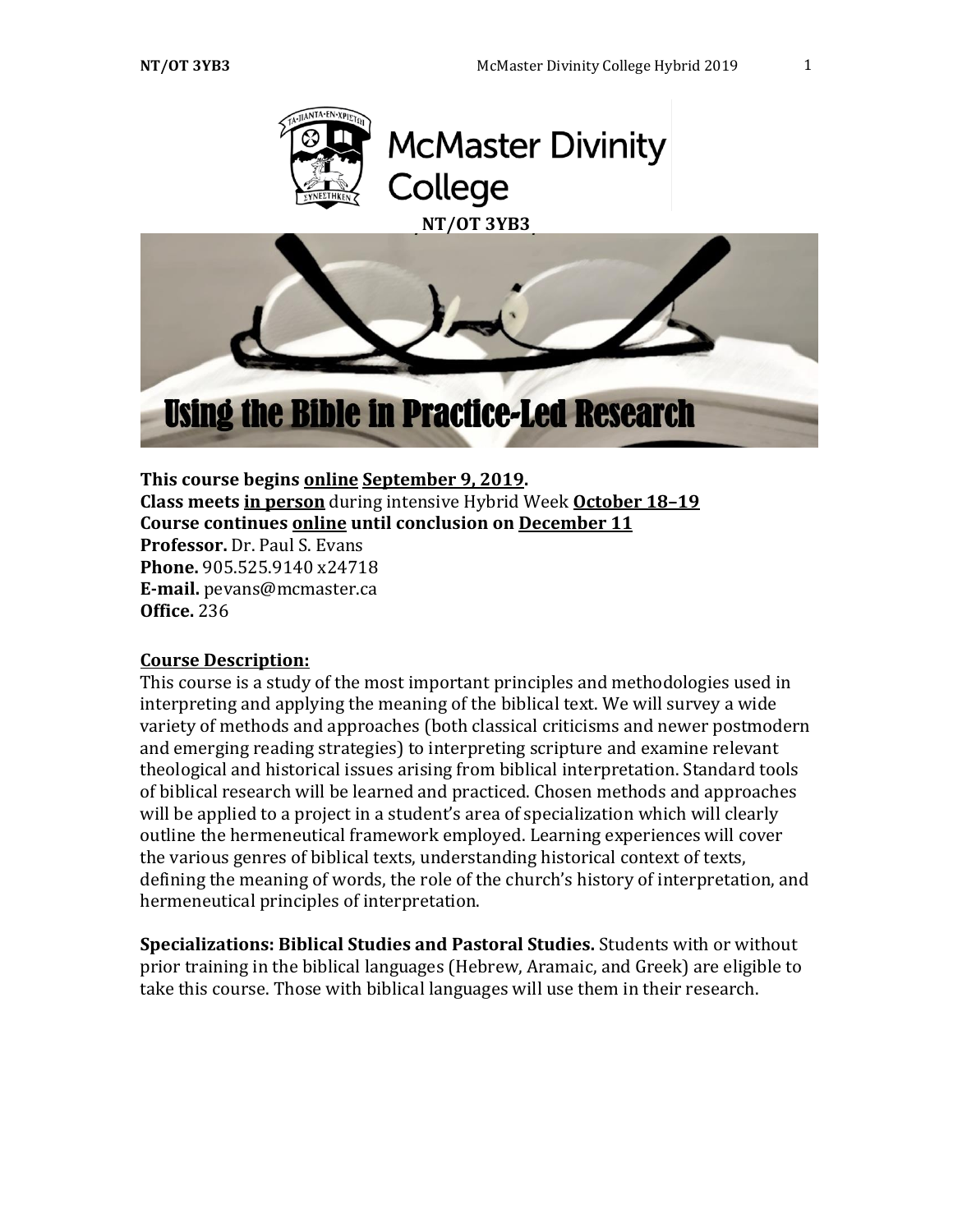# **Course Objectives**







### **Knowing**:

- To know key principles for biblical interpretation
- To know the variety of genres within biblical literature and how to approach interpreting different types of literature
- To know the variety of methods used to interpret the Bible
- To gain familiarity with the assumptions, methods and conclusions of modern critical scholarship

# **Being**:

- To embrace the contemporary relevance of the whole Bible for the Church and society today
- To become a faithful and informed interpreter of scripture
- To grow closer to God through study of the Bible

# **Doing**:

- To be able to employ various methods of biblical interpretation
- To identify common fallacies in popular biblical interpretation
- To complete in-depth study relevant to a student's chosen project

# **Required Texts:**



1. W. Randolph Tate, *Biblical Interpretation: An Integrated Approach*  3rd ed.; Grand Rapids: Baker Academic, 2008.







3. Manfred Brauch. *Abusing Scripture: The Consequences of Misreading the Bible*. Downers Grove, IL: InterVarsity Press, 2009.

# **Textbook Purchase**

All required textbooks for this class are available from the College's book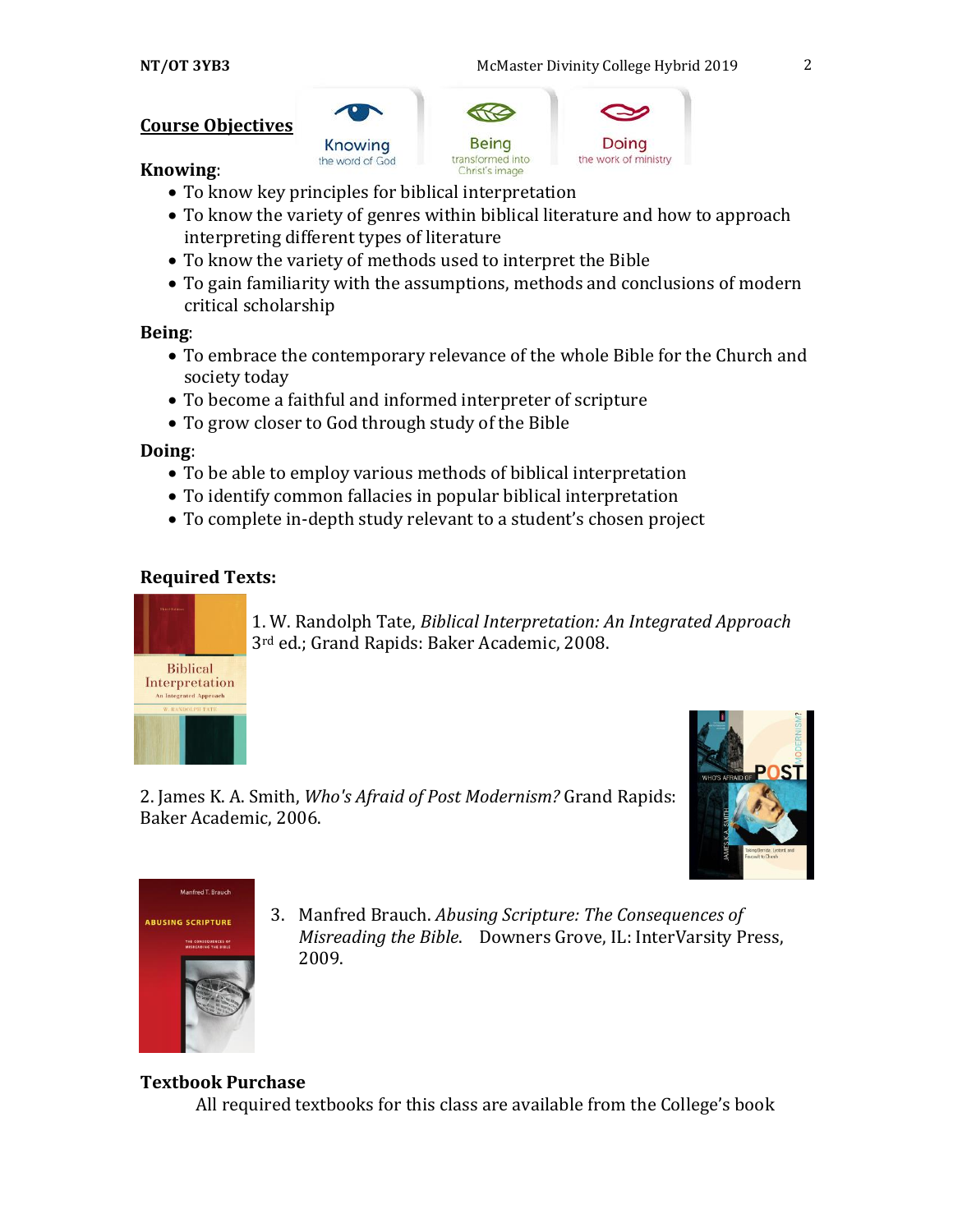service, READ On Bookstore, Room 145, McMaster Divinity College. Texts may be purchased on the first day of class. For advance purchase, you may contact READ On Bookstore, 5 International Blvd, Etobicoke, Ontario M9W 6H3: phone 416.620.2934; fax 416.622.2308; email [books@readon.ca.](mailto:books@readon.ca) Other book services may also carry the texts.

### **Course Assignments and Schedule**

#### **1.** *Readings*

Each week of the course has specific readings from the textbooks assigned. Each student must indicate via email to the instructor to what extent they have completed the assigned readings for that week.

### **2.** *Pre-class Discussions* **(Sept 9–Oct 14): Online**

Due to this being a hybrid course, much of the class discussion will occur online on the Avenue to Learn course website. Students must actively participate in the online discussion and post minimum **two** discussion topics at the beginning of a week (Sun–Tues). Student posts must be in regard to the posted lectures / assigned readings that week. As well, to further the online discussion all students must respond to minimum **two posts** every week. Since initial posts will be online in the first part of the week, there will adequate time for all students to respond to posts in a timely manner. Instructions on how to participate in the online classroom will be sent to each student via email before the course begins.

Participation in online discussion is an assumed foundation for this course (like class attendance) if a student fails to participate every week their final mark will be reduced by one full letter grade (A becomes B, A- becomes B-).

#### **3.** *Review Assignment* **(15%) Due Nov 2, 2019**

During the post-class Modules students will write a critical book review on James K. A. Smith, *Who's Afraid of Post Modernism?* (Baker Academic, 2006)*.* The review must be no more than **7 pages** double-spaced. The papers should clearly summarize the contents of the book in your own words and include your own critical interaction, evaluation and reflections. See *Book Review Guidelines* on the course website.

# **In-Class Component (Oct 18–19): At McMaster Divinity College**

The on-campus Modules will consist of some in-class lectures, Q&A, presentations, and student presentations. Attendance is mandatory.

#### **4.** *Student Led discussion* **(20%)**

As part of the on-campus modules, each student will lead the class in a 30 minute discussion of an assigned research topic. In preparation for the discussion the student will conduct independent research including the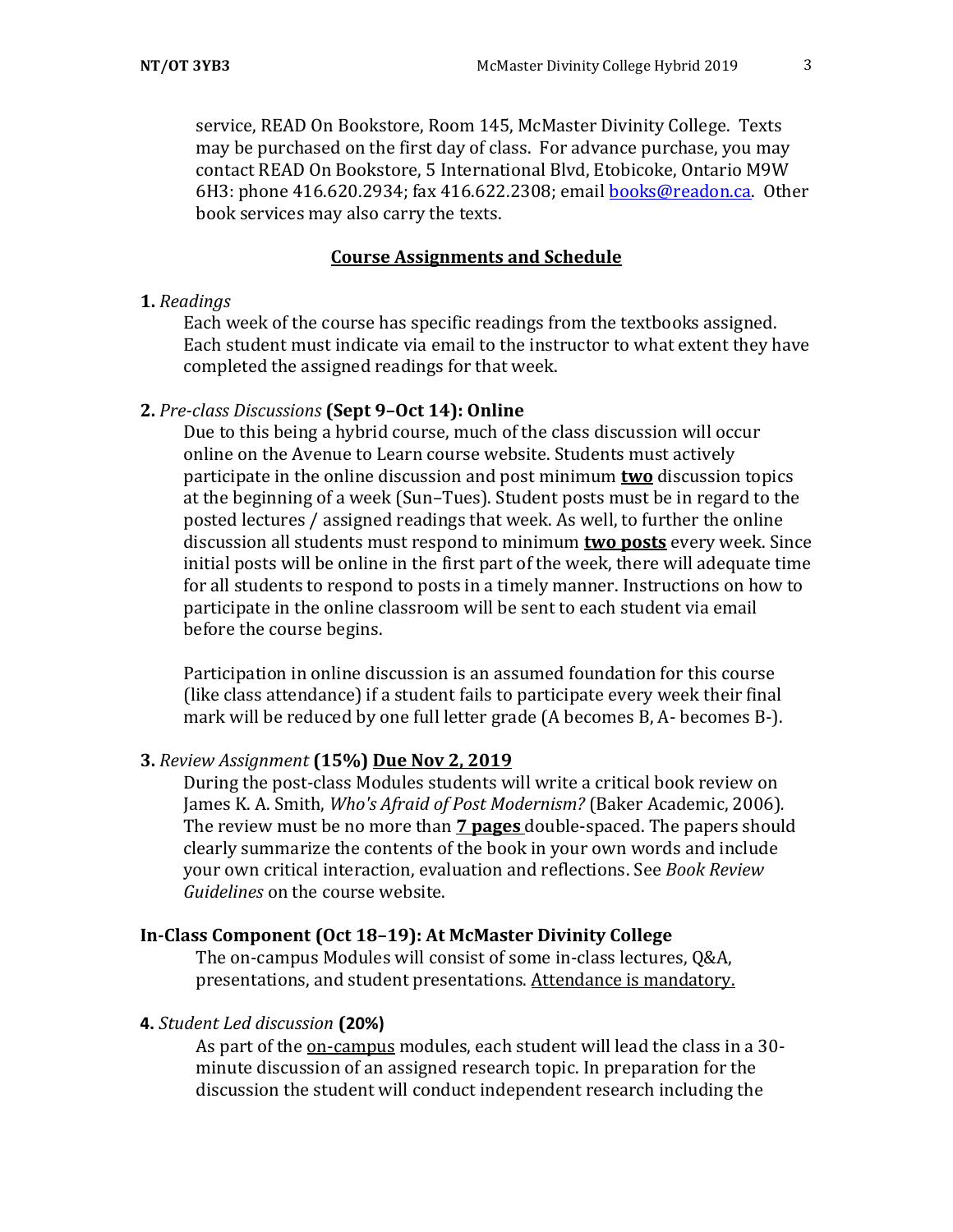textbooks and other sources.

\*A 2–3 page report showing your research and discussion notes must be handed in following the seminar.

### *Post-Class Discussions* **(Oct 20–Dec 11): Online**

In the post-class component students must continue to actively participate in the online discussion but now only need to post **one** discussion topic at the beginning of a week (Sun-Tues) and respond to **one other post** each week. Participation in online discussion is an assumed foundation for this course (like class attendance) if a student fails to participate every week their final mark will be reduced by one full letter grade (A becomes B, A- becomes B-).

# **5.** *Inductive Study* **(25%) Due Nov 23, 2019**

During the post-class Modules students will write an in-depth inductive study of a chosen biblical book. The paper must be no more than **7 pages**  double-spaced. Please see the *Inductive Study Guidelines* on the course website for further directions.

For the inductive study, students will chose from one of the following books:

- Jonah
- Ruth
- Malachi
- Colossians
- 1 Peter

# **6.** *Major Assignment* **(40%) Due Nov 30. Approximately 8,000 words.**

All major assignment papers must follow the MDC Style Guide. Papers should be double-spaced, 12pt Times New Roman font (footnotes should be 10pt). The major assignment will be based upon the research represented in your annotated bibliography and draw on (and explicitly cite) all 12 sources within the paper as evidenced in the footnotes etc. See *Paper Evaluation Rubric* below.

# **i. Major Assignment for Biblical Studies Specializations:**

There are two (2) options for Biblical Studies: Choose only **one** (1) of the following:

**a. Research paper:** 12-15 pages. This is especially recommended if you are planning to go on to a research degree or write a thesis in OT (or if you have a particular topic in mind that you wish to write on). The topic of this research must be approved by the professor. In this paper the student will apply an exegetical methodology to a biblical text.

**b. Exegetical Paper:** 12-15 pages. In this option you will choose one passage from the OT or NT and write an exegesis paper. The chosen text should be between 10-20 verses. This paper will: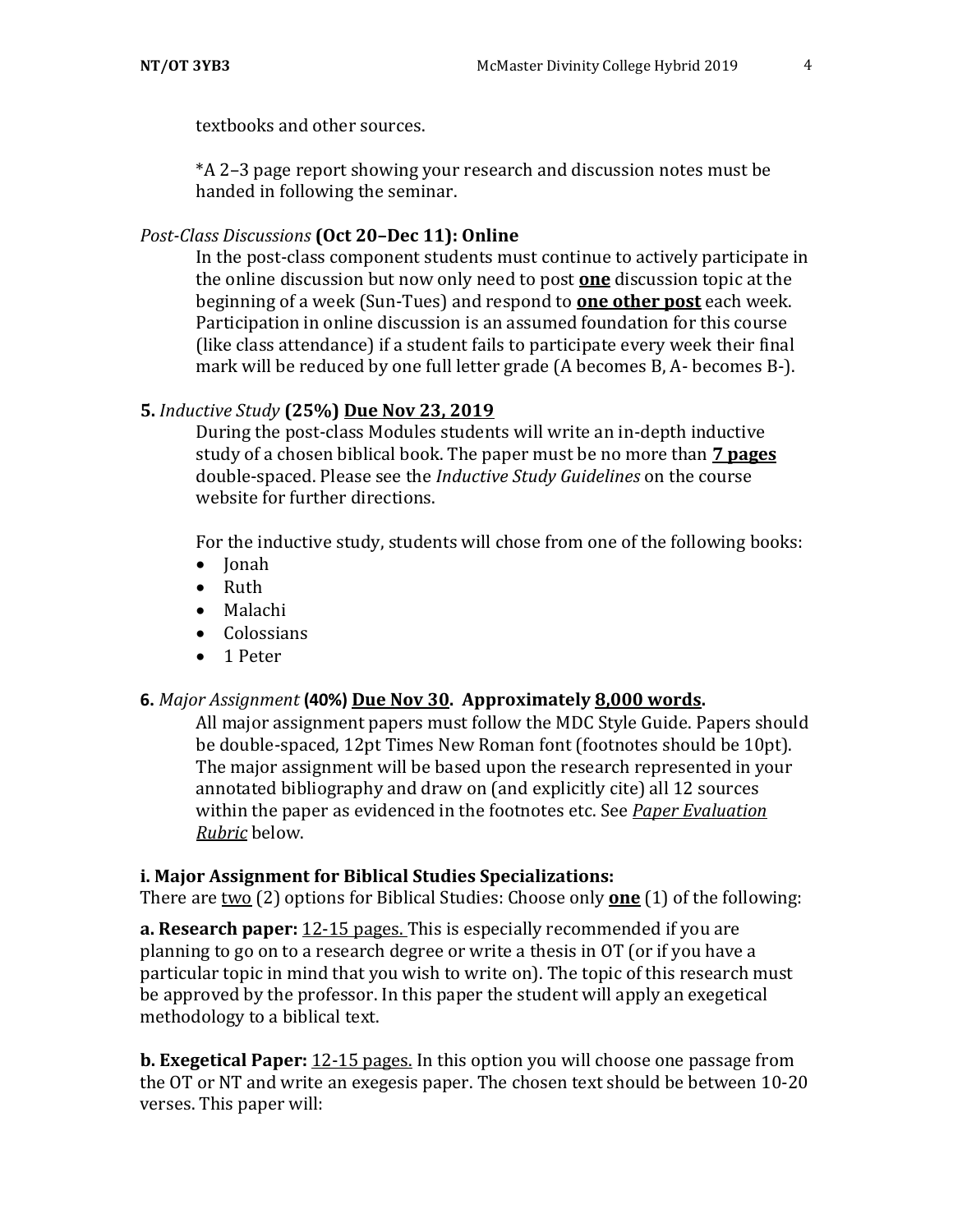- Take into account the genre of the chosen text
- Take into account the historical context of the chosen text
- Provide a close reading of the text, noting key words, phrases, and literary features
- Identify different interpretive options and consider the validity of each and argue for the chosen interpretation.
- Elucidate the theological message of the chosen text
- Explain the applicability of the text for today for believers

# **Suggested passages for the exegesis paper:**

- Isa  $7:1-17$  John  $14:1-6$
- $\bullet$   $\text{Job } 42:1-6$   $\bullet$  1 Tim 2:11-15

# **ii. Major Assignment for Pastoral Studies Specializations:**

There are three (3) options for Pastoral Studies Specializations. Choose only **one** (1) of the following:

**a. Exegetical Paper:** 12-15 pages. This assignment is the same as described above for biblical studies specializations.

**b. Sermon (oral presentation).** 20-25 minute video-taped sermon submitted on CD/DVD/USB drive or uploaded to YouTube or Vimeo. This sermon will be based on an exegesis of a biblical text of between 10-20 verses. Beginning with the biblical text this sermon will:

- Take into account the genre of the chosen text
- Take into account the historical context of the chosen text
- Provide a close reading of the text, noting key words, phrases, and literary features
- Identify different interpretive options and consider the validity of each and argue for the chosen interpretation.
- Elucidate the theological message of the chosen text
- Explain the applicability of the text for today for believers

The sermon will be delivered orally but include a written manuscript with an outline. The manuscript may be a combination of sentence, bullets/point form, paragraphs (it need not be a complete essay of the words you preach). This manuscript should be grammatically correct and include appropriate citation of sources employed.

**c. Sermon (written).** 12 pages double-spaced. This assignment is the same as the previous assignment (oral presentation of a sermon) but instead of an oral presentation it will be written, but with an aim to oral delivery. The sermon must be written as it would be spoken and must *not* be in point form etc. but be a full written manuscript. It is expected it will conform to MDC style guide and be grammatically correct and acknowledge its sources appropriately.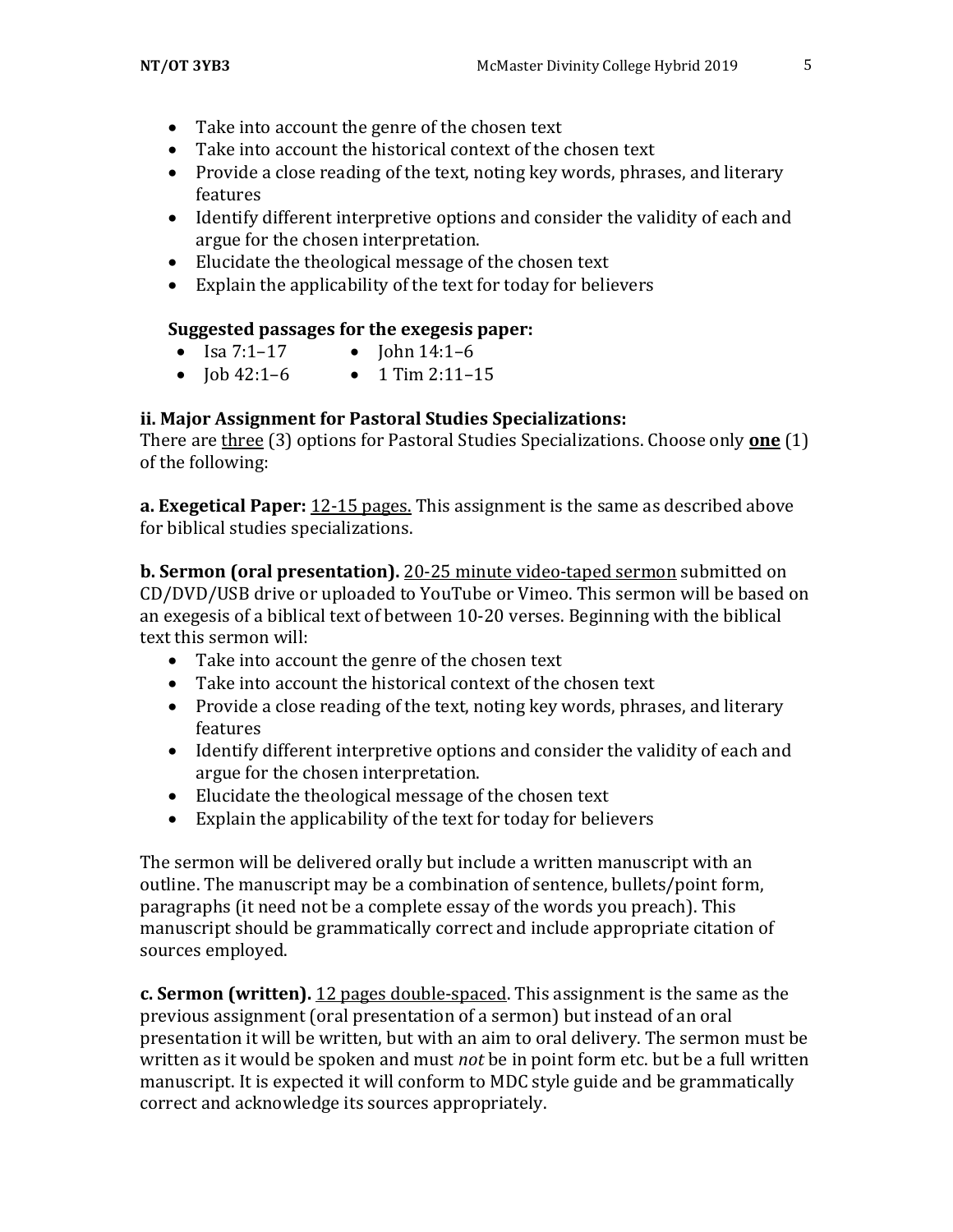### **Style for Submission of Written Work**

All stylistic considerations (including but not limited to questions of formatting, footnotes, and bibliographic references) must conform to the McMaster Divinity College Style Guidelines for Essays and Theses http://mcmasterdivinity.ca/wpcontent/uploads/2018/02/mdcstyleguide.pdf

Failure to observe appropriate form will result in grade reductions.

All assignments must be in electronic format only (PDF format) —no hardcopies and **emailed** to pevans@mcmaster.ca. Include your last name in the file name of your attachment (e.g., evans.researchpaper.pdf). To avoid late marks papers must be received by 11:59pm of the calendar day on which they are due.

#### **Policy Concerning Late Papers**

Extensions for papers will not be given except in very exceptional circumstances. (serious illness, family crises, etc.). Busy-ness, computer problems etc. are not legitimate reasons to grant extensions and in the interests of fairness any request for extensions will take into account the entire class. Late assignments will be docked at the rate of 2% per day for the first 7 calendar days (including weekends) and 4% per day after that. Late assignments receive no critical feedback. All assignments must be received by Dec 11, 2019 in order to avoid a failing grade in the class.

#### **Gender Inclusive Language**

McMaster Divinity College uses inclusive language for human beings in worship services, student written materials, and all its publications. It is expected that inclusive language will be used in chapel services and all MDC assignments. In reference to biblical texts, the integrity of the original expressions and the names of God should be respected, but you will need to use gender-inclusive language for humans, and you will need to quote from a gender-inclusive version such as the following: NRSV (1989), NCV (1991), TEV/GNB/GNT (1992), CEV (1995), NLT (1996), TNIV (2005), and the Common English Bible (CEB 2011).

#### **Academic Honesty**

Academic dishonesty is a serious offence that may take any number of forms, including plagiarism, the submission of work that is not one's own or for which previous credit has been obtained, and/or unauthorized collaboration with other students. Academic dishonesty can result in severe consequences, e.g., failure of the assignment, failure of the course, a notation on one's academic transcript, and/or suspension or expulsion from the College.

Students are responsible for understanding what constitutes academic dishonesty. Please refer to the Divinity College Statement on Academic Honesty  $\sim$ <https://mcmasterdivinity.ca/rules-regulations/>

**Disclaimer:** This syllabus is the property of the instructor and is prepared with currently available information. The instructor reserves the right to make changes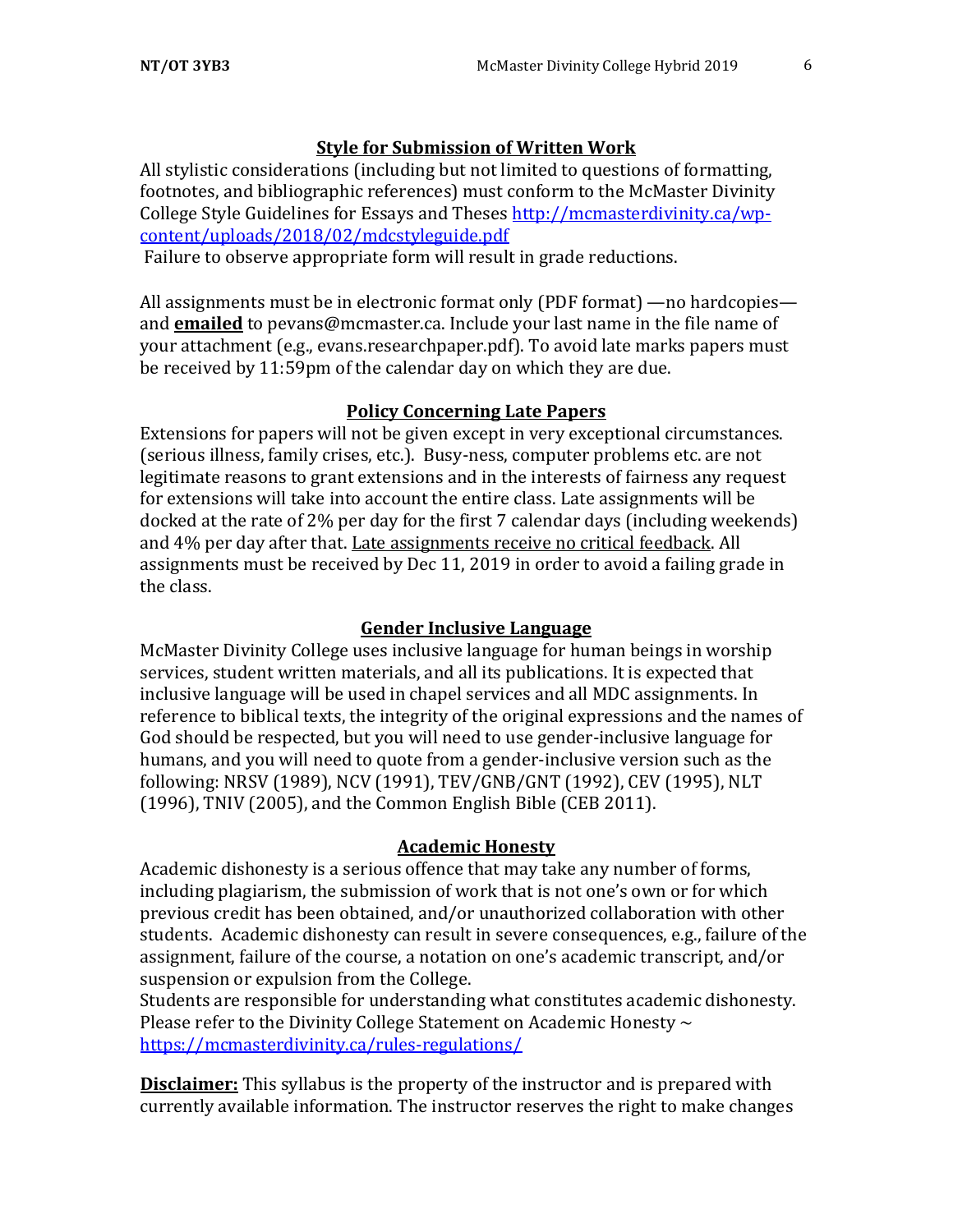| Week           | Due date:      | <b>Tate Reading</b>                                 | <b>Brauch</b><br>Reading | <b>Smith</b><br>Reading |
|----------------|----------------|-----------------------------------------------------|--------------------------|-------------------------|
| 1              | September 14   | Introduction and Historical<br>research pp. 1-20    | Ch.1                     |                         |
| $\overline{2}$ | September 21   | Importance of Languages pp.<br>$21 - 37$            | Ch. 2                    |                         |
| 3              | September 28   | Historical and Ideological<br>backgrounds pp. 38-88 | Ch.3                     | Ch.1                    |
| $\overline{4}$ | October 5      | Bible as Literature pp. 89-<br>101                  | Ch.4                     | Ch.2                    |
| 5              | October 12     | OT as Literature pp. 102-137                        | Ch.5                     | Ch.3                    |
| 6              | N <sub>O</sub> | READINGS - FACE -TO- FACE                           | <b>MEETINGS</b>          |                         |
| $\overline{7}$ | October 26     | NT as Literature pp. 138-185                        | Ch.6                     | Ch.4                    |
| 8              | November 2     | Reading pp. 189-218                                 | Ch. 7                    | Ch.5                    |
| 9              | November 9     | Readers pp. 219-227                                 | Ch.8                     |                         |
| 10             | November 16    | Methods pp. 228-244                                 | Appendices<br>A&B        |                         |
| 11             | November 23    | Integration pp. 245-265                             | Appendix C               |                         |
| 12             | November 30    | Appendices 1-2 pp. 273-297                          | Appendix D               |                         |
| 13             | December 11    | Appendices 3-4 pp. 298-342                          | Appendix E               |                         |

and revisions up to and including the first day of class.

# **Select Bibliography**

- Baldwin, Joyce G. *Daniel: An Introduction and Commentary.* Tyndale Old Testament Commentary, 23. Downers Grove, IL: InterVarsity Press, 1978.
- Barton, G. "The Composition of the Book of Daniel." *Journal of Biblical Literature*, 17 (1898) 62-86
- Bullock, Hassell, An Introduction to the Old Testament Prophetic Books. Chicago: Moody, 2007.

Collins, J. J. (2002). Current issues in the study of Daniel. *In J. J. Collins, W. P. Flint, & C.*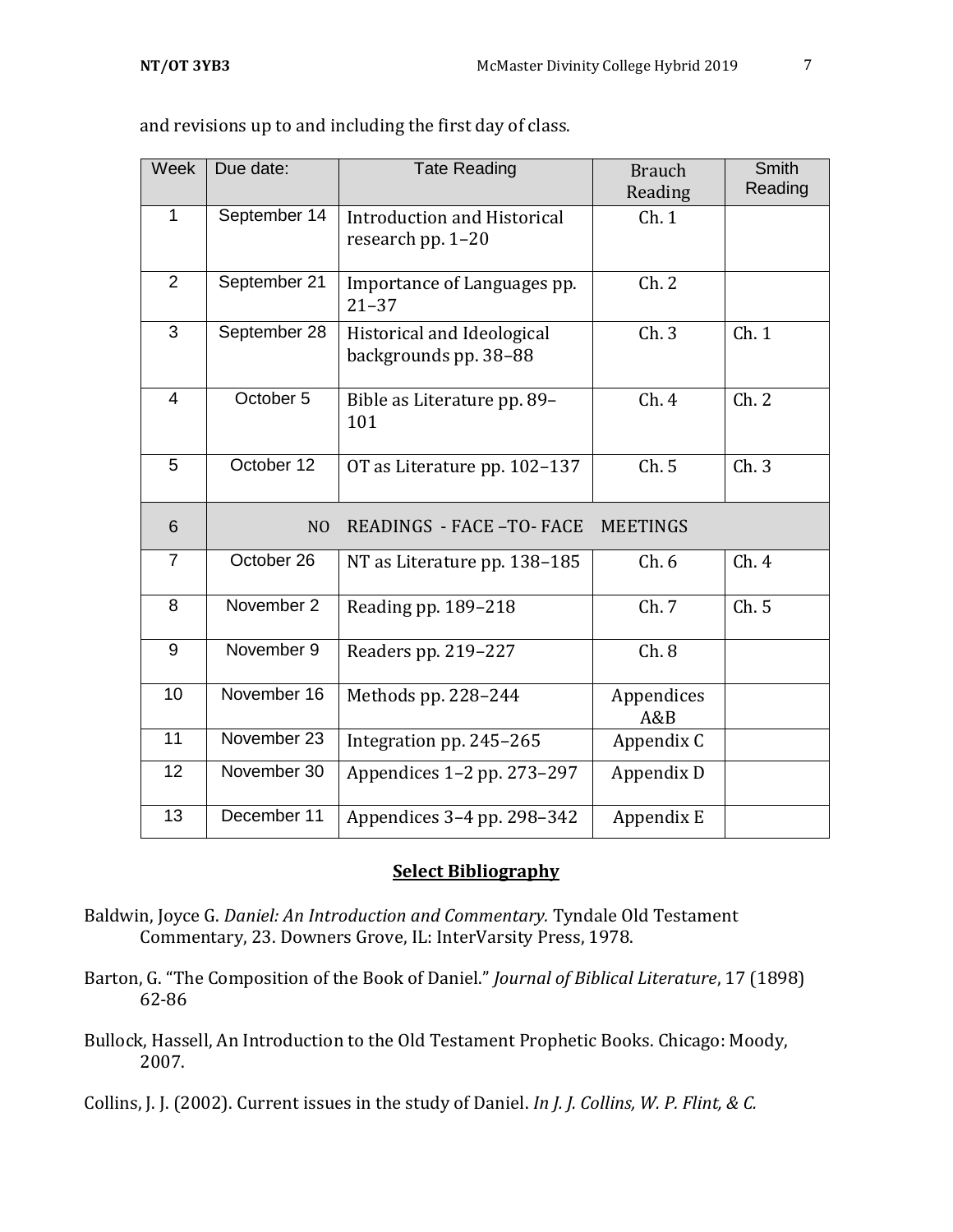*VanEpps, The Book of Daniel: Composition and Reception*.

- Collins, John J. *Daniel: With an Introduction to Apocalyptic Literature.* The Forms of the Old Testament Literature v. 20. Grand Rapids, MI: Eerdmans, 1984.
- Collins, John J. *Daniel*. Hermeneia. Minneapolis: Fortress, 1993.
- Collins, John J., and Peter w. Flint, eds. *The Book of Daniel: composition and Reception*. 2 vols. VTSup 83. Leiden: Brill, 2001.
- Douglas, Moo J. The Pillar New Testament Commentary; The Letter of James. Grand Rapids: Eerdmans, 2000.
- Gaston, Thomas E. *Historical Issues in the Book of Daniel.* Oxford: TaanathShiloh, 2009.
- Gleason L. Archer, Jr. "Modern Rationalism and the Book of Daniel." *Bibliotheca sacra* 136 (1979): 129-147.
- Goldingay, John. *Daniel.* Word Biblical Commentary, Volume 30: Dallas: Word, 1989.
- Hasel, G. "The Book of Daniel and matters of language: Evidence relating to names, words and the Aramaic language." *Andrews University Seminary Studies*, 19 (1981) 211-225
- Harris R. Laird, Archer L. Gleason Jr., and Bruce K. Waltke. Theology of the Old Testament. Chicago: Moody, 1980.
- Koch, Klaus. "Is Daniel Also Among the prophets?" *Int* 39 (1985) 17-30.
- Lacoque, Andre. *The Book of Daniel*. Atlanta: John Knox, 1979.
- Lederach, Paul M. *Daniel*. Believers Church Bible Commentary. Scottdale, PA.: Herald, 1994.
- Longman, Tremper III, and Raymond B Dillard. Am Introduction to the Old Testament. Grand Rapids: Zondervan, 2006.
- Merril Eugene H., Rooker Mark F., Grisanti Michael A. The World anf the Word: An Introduction to the Old Testament. Nashville: B&H, 2011.
- Miller, Stephen R. The New American Commentary: An Exegetical and Theological Exposition of the Holy Scripture NIV Text, Daniel. Nashville: Broadman and Holman, 2003.
- Seow, C. L. *Daniel*. Westminster Bible companion. Louisville: Westminster John Knox, 2OO3.
- Steinmen, Andrew E. Daniel, Concordia commentary. Saint Loui: Concordia Publish House, 2008.

Tanner, J. P. "The literary structure of the book of Daniel." *Bibliotheca Sacra*, 160